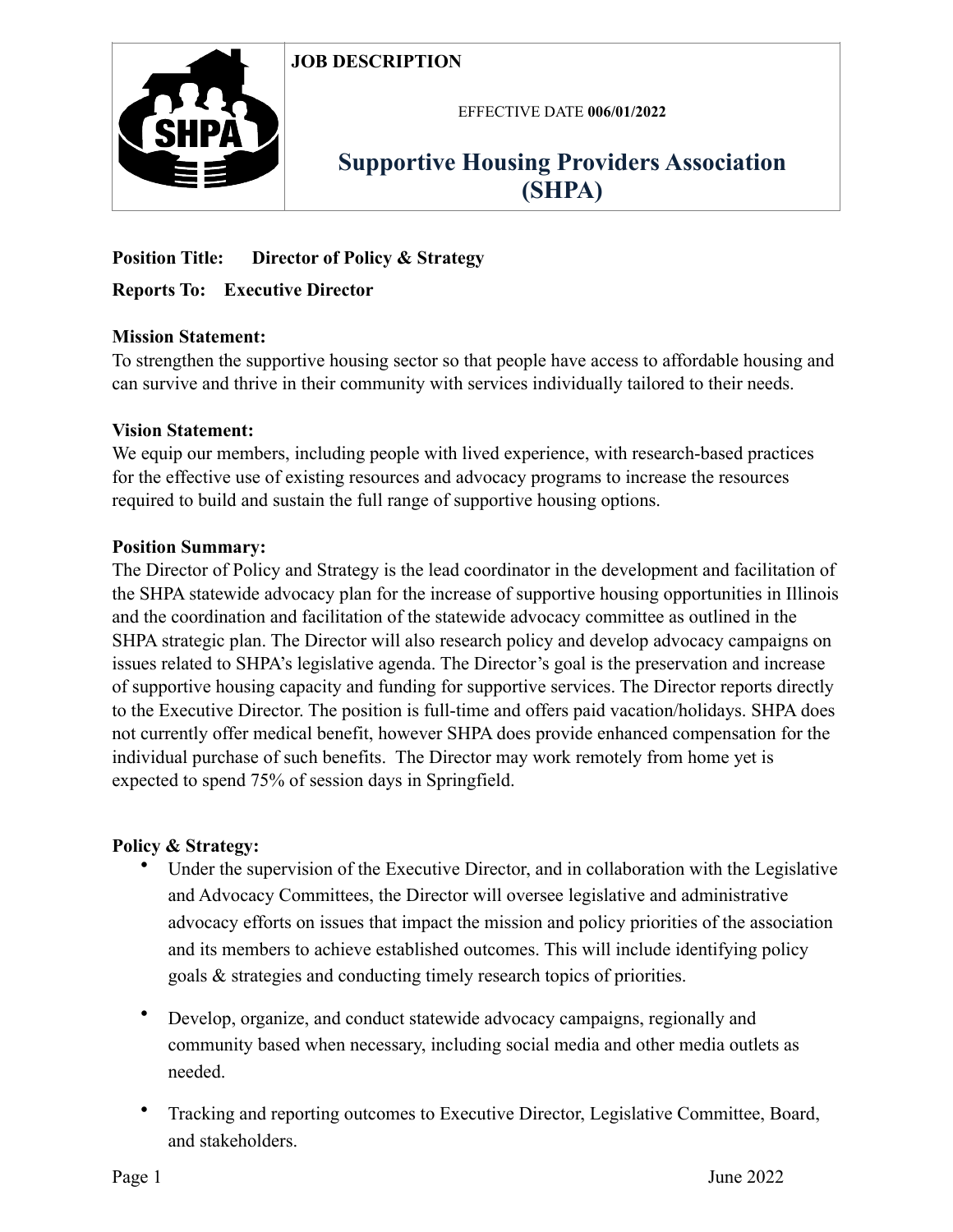- Provide written and oral testimony to policymakers, monitor, and lobby relevant stakeholders, and coordinate all digital advocacy strategies.
- Collaborate with advocate partners and non-traditional partners, at the state & federal levels of government, and taking the lead when necessary to increase efficacy of statewide advocacy campaign.
- Act as the Illinois Captain for Capitol Hill Day at the annual National Alliance to End Homelessness Conference in Washington, D.C. to advance Federal Legislative priorities

## **Legislator & Stakeholder Engagement**

- Schedule and facilitate meetings with state and federal lawmakers, in district and Springfield during legislative session.
- Represent SHPA at meetings with state & federal policymakers, state agency officials and leaders, and participate with other advocacy groups and coalitions to advance SHPA's legislative agenda and other policies deemed necessary to advance SHPA's mission and reach desired outcomes.
- Plan, Coordinate and promote all advocacy and legislative events
- Develop and implement stakeholder trainings on advocacy initiatives and provide policy and advocacy communication training.
- Assist SHPA members to cultivate relationships with elected officials.

## **Research and Data Analysis**

- Conduct and supervise research related to SHPA's legislative priorities, including conducting focus groups, listening sessions, and stakeholder surveys with membership and other community stakeholders gathering information to develop SHPA policy priorities
- Conduct research and prepare FACT sheets, both in aggregate and by legislative districts, that apply subject-matter knowledge to the advancement of advocacy and organizing goals.

### **Marketing/Communications & Material Development**

- Serve as the agency's central communication liaison for all advocacy activities, ensuring timely and professional communications with relevant stakeholders and organizations across the state.
- Edit and/or author public-facing, written research ranging in length from white papers to longer reports.
- Monitor and update Advocacy page of SHPA's website mechanisms including online platforms and toolkits to streamline processes for membership engagement in advocacy campaigns.
- Prepare and distribute Advocacy Alerts & Call to Actions including tracking membership participation.

### **General Operations**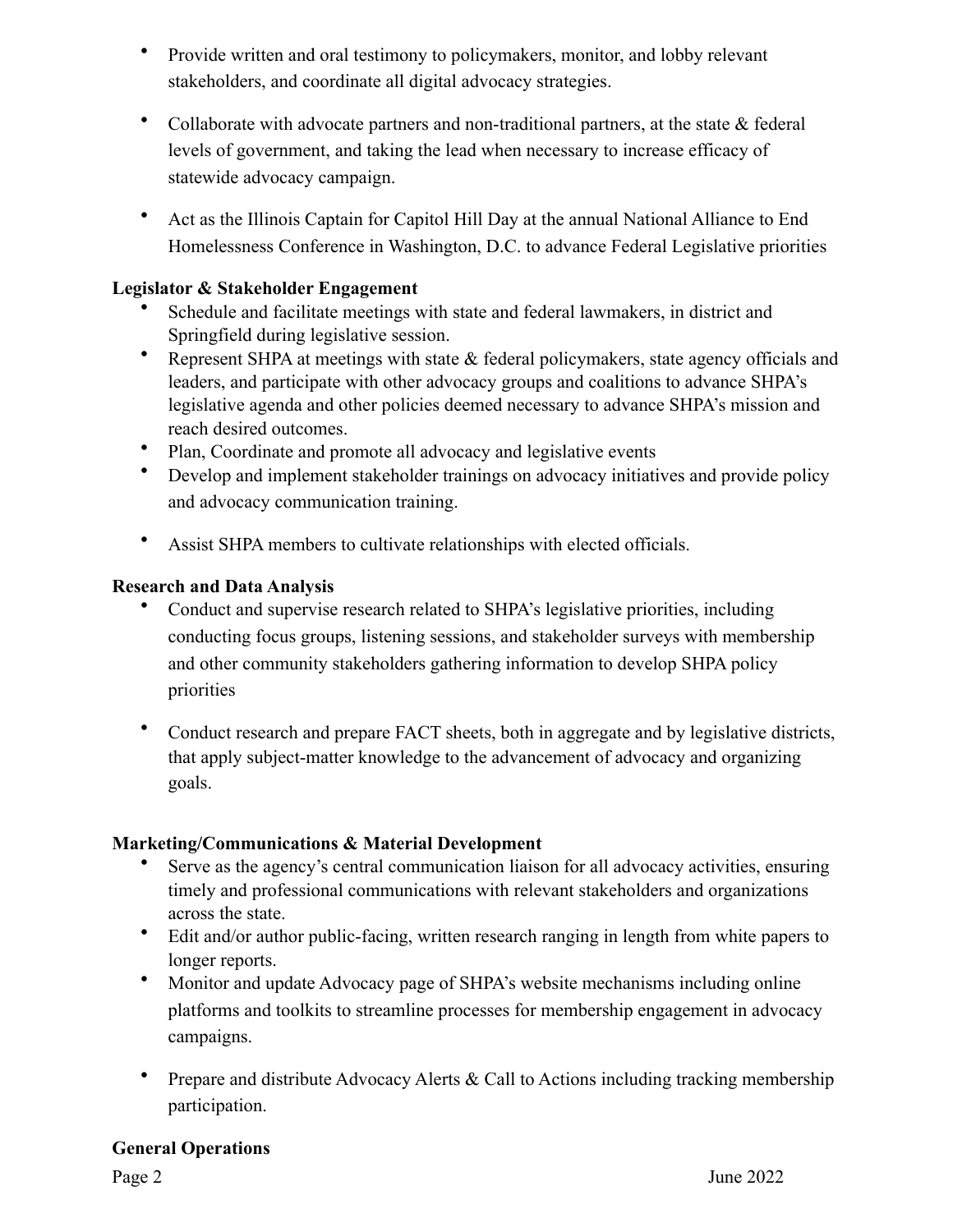- Staff and support SHPA Legislative Committee & CoC Committee and any sub or ad-hoc committees as needed.
- Organize SHPA Regional Meetings and Conferences with other SHPA staff.
- Serve on the organizations management team along with Executive and Board leadership.
- In cooperation with SHPA's Executive Director recruit and supervise interns or other staff as assigned to advance SHPA's Legislative Agenda and Strategic Plan to achieve desired outcomes
- Serve as in-house expert on advocacy goals and strategies and increase staff awareness of these topics and strategies.
- Assist with grant writing process, including editing, assembling, and evaluating applications related to program activities.
- Maintain compliance with grant requirements, including tracking grant deliverables such as program participation, maintaining required documentation, and managing reporting, follow-up, and evaluation requirements as applicable
- Perform other duties as assigned.

### **Qualifications:**

- Four or more years of experience in non-profit policy, advocacy, and community organizing.
- Relationship builder: able to relate well with a wide variety of individuals.
- Meeting facilitation.
- Self-directed, self-starter
- Excellent communication skills, both written and verbal.
- Strategic thinker who learns quickly and possesses good judgment
- Well-organized.

# **Required:**

- Access to a car for statewide travel
- Access to cell phone for regular business-related communications
- Proficient in Microsoft Office 365 & Service Point programs, especially Outlook, Word, Excel and PowerPoint
- Proficient with social media platforms such as Facebook, Twitter, Instagram and others that will advance SHPA's advocacy efforts.

# **Salary & Benefits:**

- \$50,000 to \$60,000 per year (includes stipend for medical benefits)
- Generous vacation package